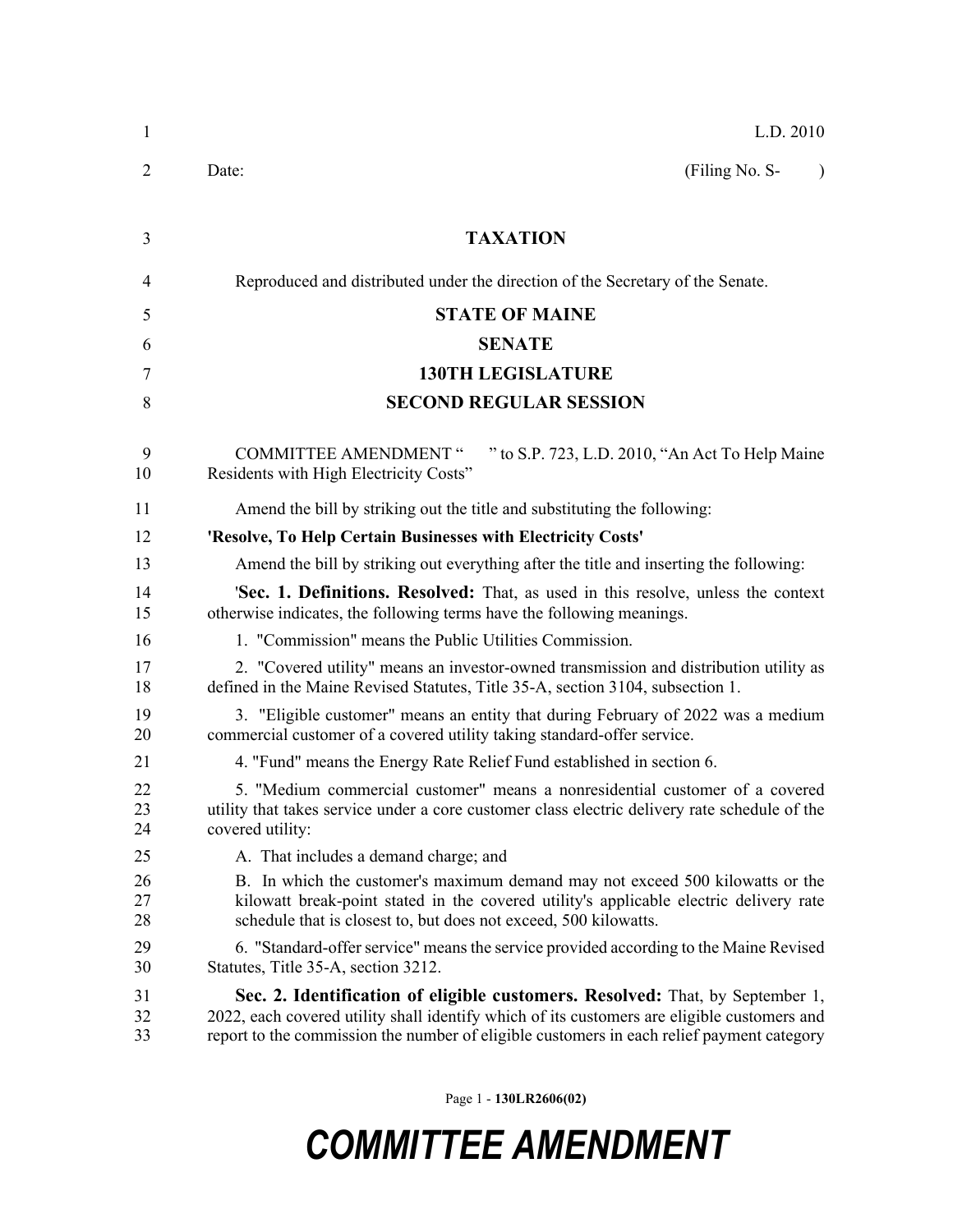specified in section 5, subsections 1 to 3 and the amount of the total payments the covered 35 utility will be required to make to eligible customers under section 5. 1 2

3 **Sec. 3. Energy rate relief payments. Resolved:** That, by September 15, 2022, the 4 commission shall verify the amounts reported by each covered utility under section 2 and 5 certify the total amount for each covered utility to the Treasurer of State and to the State 6 Controller. By September 30, 2022, the State Controller shall transfer the total amount 7 certified by the commission from the unappropriated surplus of the General Fund to the 8 fund. Within 15 days after the State Controller has transferred the total amount to the fund, 9 the Treasurer of State shall pay from the fund to each covered utility the amount attributable 10 to that utility. The covered utility shall deposit funds received into a separate account to be 11 used only for the purposes of this section and not for other purposes.

12 **Sec. 4. Energy rate relief payments by covered utilities. Resolved:** That, by 13 October 30, 2022, each covered utility shall credit to the account of each eligible customer 14 the amount of relief payment to which the eligible customer is entitled under section 5 15 unless the eligible customer is no longer a customer of the utility. By November 15, 2022, 16 the covered utility shall report to the commission the total amount of relief payments 17 applied to eligible customer accounts and the total number of eligible customers who 18 received an account credit in each credit payment category described under section 5. When 19 a covered utility credits the relief payment to the customer's bill, the utility may deduct that 20 amount from the separate account set aside for purposes of this section under section 3 and 21 treat that amount as if it were a payment by the customer. Any funds that a covered utility 22 does not credit to an eligible customer under this section by June 1, 2023 must be returned 23 to the Treasurer of State, who, by December 31, 2023, shall deposit the funds in the General 24 Fund unappropriated surplus.

25 **Sec. 5. Energy rate relief payment amount. Resolved:** That an eligible customer 26 is eligible for the following energy rate relief payment based on the number of kilowatt-27 hours billed by the covered utility to the customer on the February 2022 invoice:

28 1. If the eligible customer used at least 1,000 but no more than 49,999 kilowatt-hours, 29 the energy relief payment is \$1,500;

30 2. If the eligible customer used at least 50,000 but no more than 100,000 kilowatt-31 hours, the energy relief payment is \$2,000; and

32 3. If the eligible customer used more than 100,000 kilowatt-hours, the energy relief 33 payment is \$3,000.

34 **Sec. 6. Energy Rate Relief Fund. Resolved:** That the Energy Rate Relief Fund is 35 established for purposes of facilitating energy rate relief payments under this section. The 36 fund consists of all resources transferred to the fund by the State Controller under section 37 3. The fund must be used to provide energy rate relief payments to covered utilities under 38 this section. Any amounts remaining in the fund on June 30, 2023 must be transferred by 39 the State Controller to the General Fund unappropriated surplus.

40 **Sec. 7. Review. Resolved:** That, by June 30, 2023, the commission shall undertake 41 a review of each covered utility to ensure that the energy rate relief payment under section 42 3 has been credited to eligible customers or returned to the State in accordance with section 43 4. If the commission determines that any of the requirements of this section have not been 44 complied with, the commission may issue appropriate orders to correct the noncompliance

Page 2 - **130LR2606(02)**

## *COMMITTEE AMENDMENT*